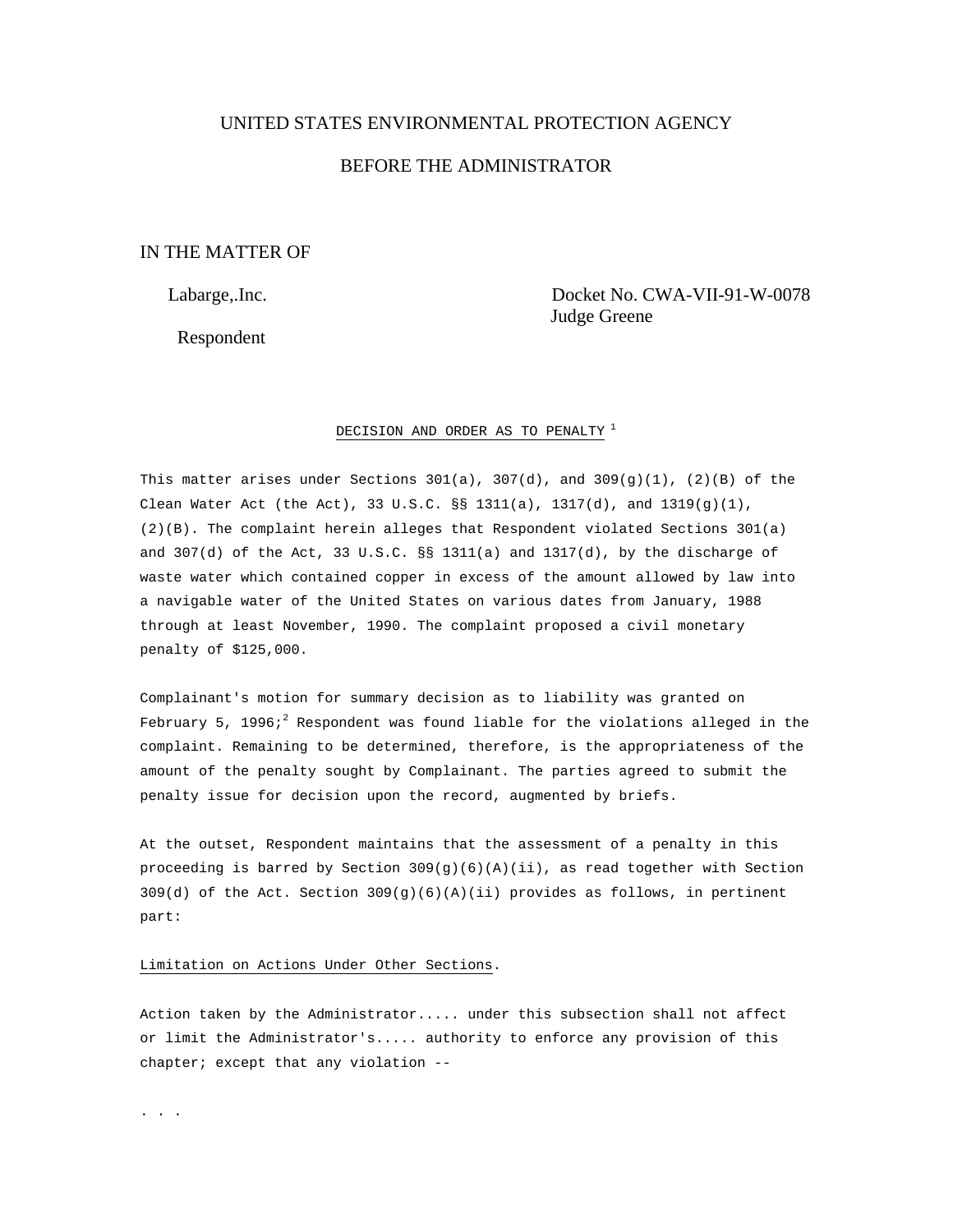(ii) with respect to which a state has commenced and is diligently prosecuting an action under State law comparable to this subsection,

. . .

shall not be the subject of a *civil penalty action under subsection (d)* 3 of this section or section  $1321(b)$  of this title or section 1365 of this title .. . .

Subsection (d) of Section 309, however, refers only to factors to be considered in arriving at penalty amounts in civil court actions brought to enforce various sections of the Act or permit or other requirements imposed upon members of the regulated community. It resembles closely subsection (g)(3), Administrative Penalties, Determining Amount $^4$ , pursuant to which the issue of the penalty here is being considered. The language of subsection (d) clearly does not refer to administrative actions which result in the imposition of civil penalties, for, among other reasons, the civil administrative penalty authority and factors to be considered in setting those penalties appear in subsection (g) (1) and (3).

The effect of subsection (g)(6)(A) is, *inter alia*, to bar civil court actions [subsection (a)] and concomitantly the assessment of civil penalties under subsection (d), against members of the regulated community when "a State has commenced and is diligently prosecuting an action under a State law comparable to this subsection" [i. e. subsection (g)]. Accordingly, Respondent could not be proceeded against in civil court for civil penalties if a State were diligently prosecuting an action under a State law comparable to subsection (g), Administrative Penalties, against Respondent. Respondent's argument as to subsection (d) overlooks the structure of section 309 of the Act<sup>5</sup>, which provides for State enforcement of various sections of the Act and of certain permit conditions <sup>6</sup>; civil actions by the EPA Administrator in district courts of the United States; $^7$  criminal actions and penalties;  $^8$  and administrative actions and penalties.<sup>9</sup> Subsection (d), Civil Penalties; Factors Considered in Determining Amount, sets forth factors to be considered in determining the amount of civil penalty to be imposed in civil actions, most obviously those brought pursuant to subsection (a), Civil Actions. Accordingly, subsection (d) does not speak to, and does not bar, the assessment of a civil penalty pursuant to subsection  $(g)(1)$  in a subsection  $(g)$  action such as this one.

### *Res Judicata* **and Collateral Estoppel.**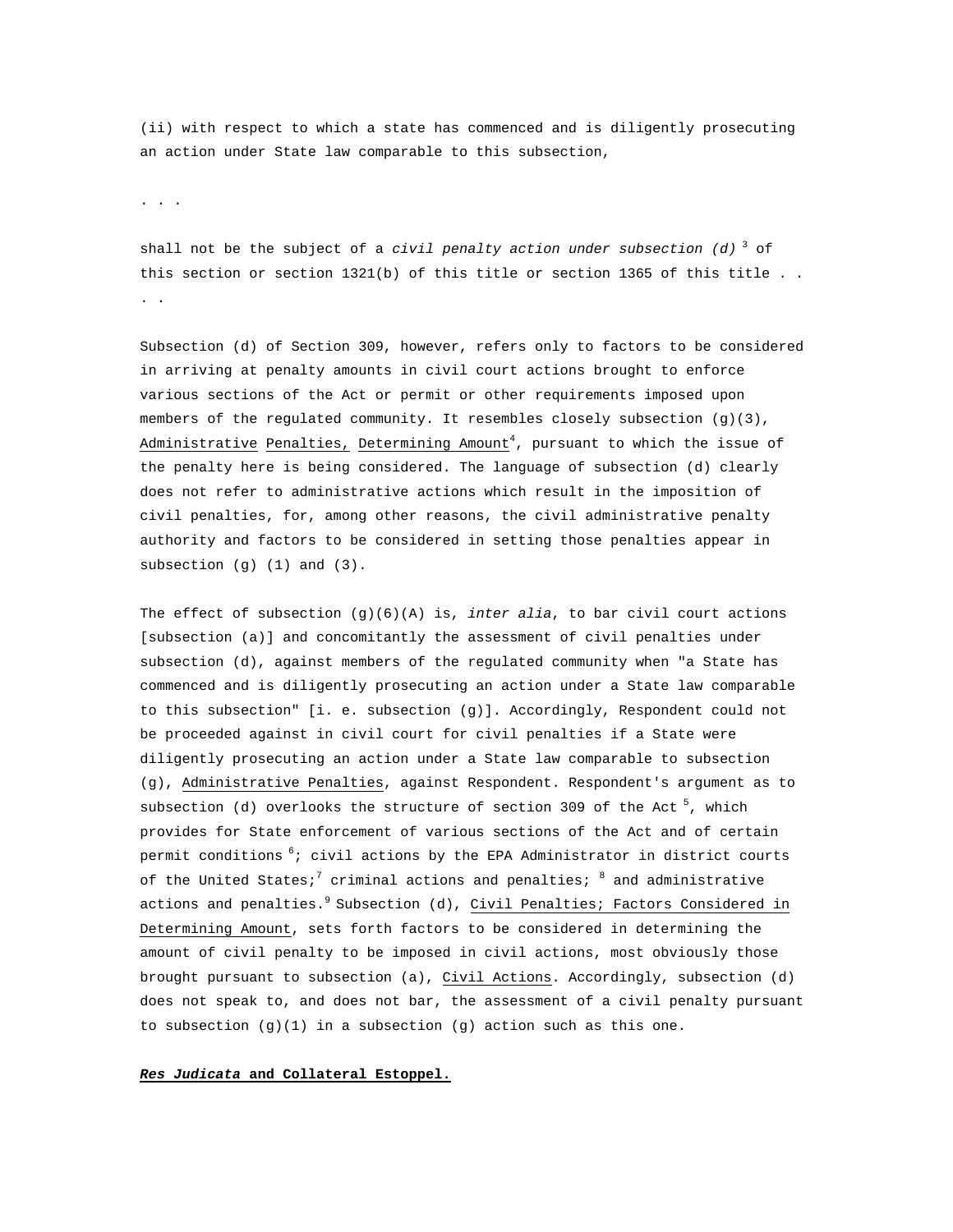Respondent also argues that the instant action is barred under principles of collateral estoppel and *res judicata*. As Complainant urges, however, neither collateral estoppel nor *res judicata* can be considered at a stage of the proceedings where, as here, liability has already been determined. The issues at this stage of the proceedings are limited to whether the amount of the penalty proposed in the complaint has been justified by Complainant and should be assessed. It is noted that Respondent did raise, but failed to support in response to the motion for summary determination as to liability, various affirmative defenses. <sup>10</sup>

#### **The Issue of the Penalty.**

The factors governing a penalty assessment under the Act, as set forth in Section  $309(q)(3)$ , are:

In determining the amount of any penalty assessment under this subsection, the Administrator . . . shall take into account the nature, circumstances, extent and gravity of the violation, or violations, and, with respect to the violator, ability to pay, any prior history of such violations, the degree of culpability, economic benefit or savings (if any) resulting from the violation, and such other matters as justice may require.

### 1. The Nature, Circumstances, Extent, and Gravity of the Violations

Respondent is the owner and operator of a facility that manufactures electronic cable and wiring harnesses, printed circuit boards and other electronic systems and devices. The facility discharges industrial waste water into the water system of the City of Joplin, Missouri, from which it would enter Turkey Creek, a navigable water of the United States as defined by Section 502(7) of the Act, 33 U.S.C. § 1362(7).

At the request of EPA, and pursuant to the authority of the Act, Respondent submitted the results of sampling analyses performed on its wastewater discharges from 1988 through 1990. These results showed copper discharges into the city sewer system on numerous occasions at levels that exceeded the amount permitted by either federal or local standards. In fact, Respondent exceeded the monthly average standard for copper eleven (11) times from January 1988 to November 1990. Of the eleven (11) monthly average violations, six (6) exceeded the standard by more than 1000%. One monthly average violation was nearly 5000% over the legal limit.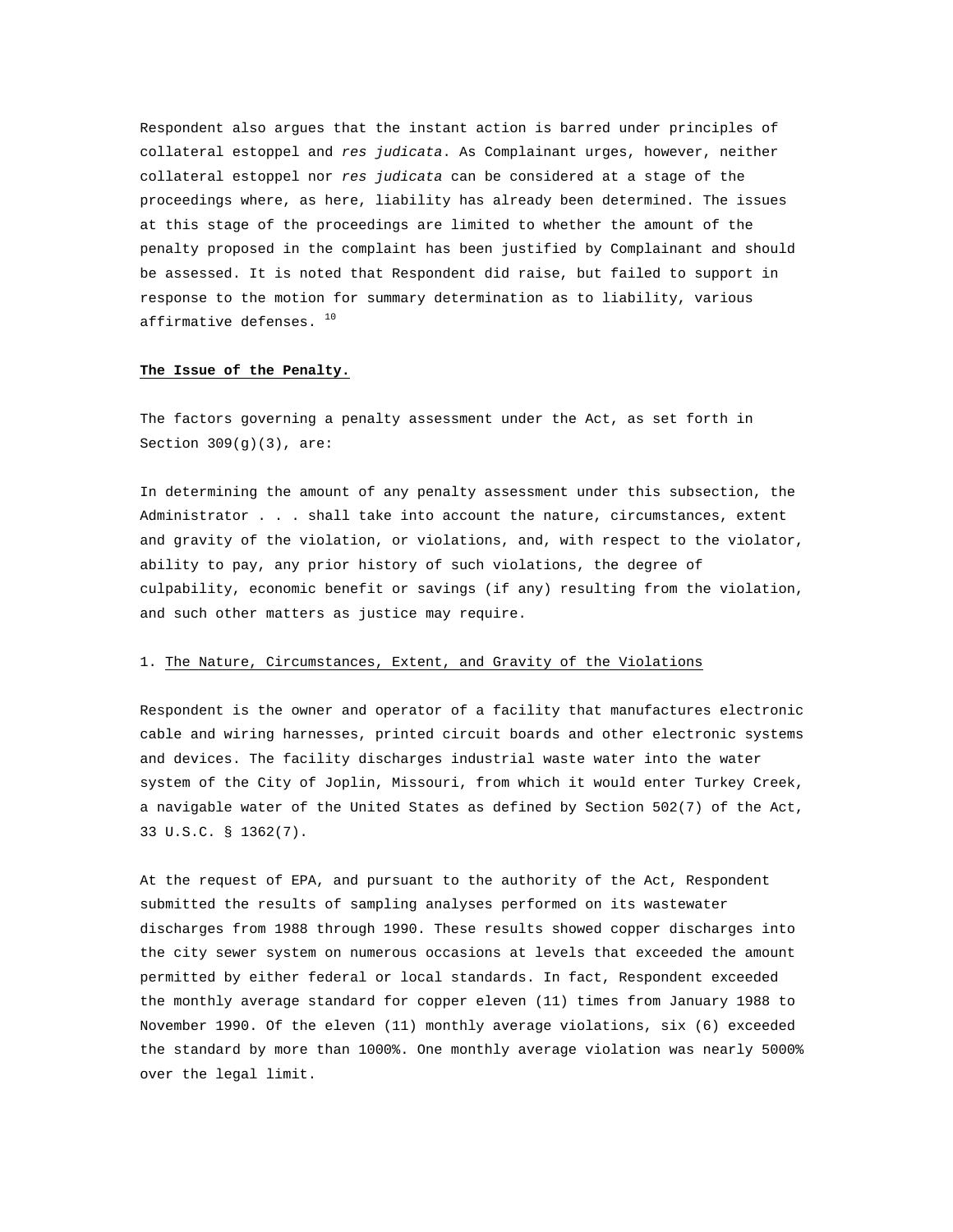Respondent exceeded the daily maximum standard for copper on eighteen (18) occasions from January, 1988 through November, 1990. Of the eighteen (18) daily maximum violations, six (6) exceeded the standard by more than 100%, and three (3) exceeded the standard by more than 1000%. The highest daily average violation was nearly 3000% over the prescribed limit.

Complainant has described in detail the severe damage to aquatic life that can be caused by the introduction of even small amounts of copper. Complainant's Exhibit 13 at 2. See also Complainant's Exhibits 22 and 23. In light of this evidence, it was reasonable on Complainant's part to conclude that the potential for environmental harm from Respondent's discharges was high.<sup>11</sup> Moreover, evidence of measurable environmental harm in connection with a violation is not required in order to support the assessment of a substantial penalty under the Act. Public Interest Research Group of New Jersey (PIRG), Inc. v. Powell Duffryn Terminals, Inc., 720 F. Supp. 1158, 1167 (D.N.J. 1989), rev'd on other grounds, 913 F.2d 64 (3d Cir. 1990); N.R.D.C., Inc. v. Texaco, 800 F. Supp. 1, 24 (D. Del. 1992), rev'd on other grounds, 2 F.3d 493 (3d Cir. 1993). Accordingly, it must be found that the nature, circumstances, extent and gravity of the violations established here support the imposition of a substantial penalty.

# 2. Ability to Pay, Prior Violations, Degree of Culpability, Economic Benefit, and Such Other Factors as Justice May Require.

The remaining statutory factors, "ability to pay, any prior history of such violations, the degree of culpability, economic benefit or savings (if any) resulting from the violation, and such other matters as justice may require" are addressed below.

Ability to pay cannot be considered because Respondent declined to provide current information on its ability to pay the penalty. Complainant's Exhibit 15. Accordingly, it will be assumed that Respondent can afford the amount proposed.

Since the record does not show that Respondent has any prior history of the violations found, this statutory factor will not be considered.

Degree of culpability on Respondent's part, however, requires comment. The record reveals that Respondent discharged copper in violation of federal and local limits despite repeated notices from the City of Joplin. See Complainant's Exhibits 1-11. Rather than alter its production practices to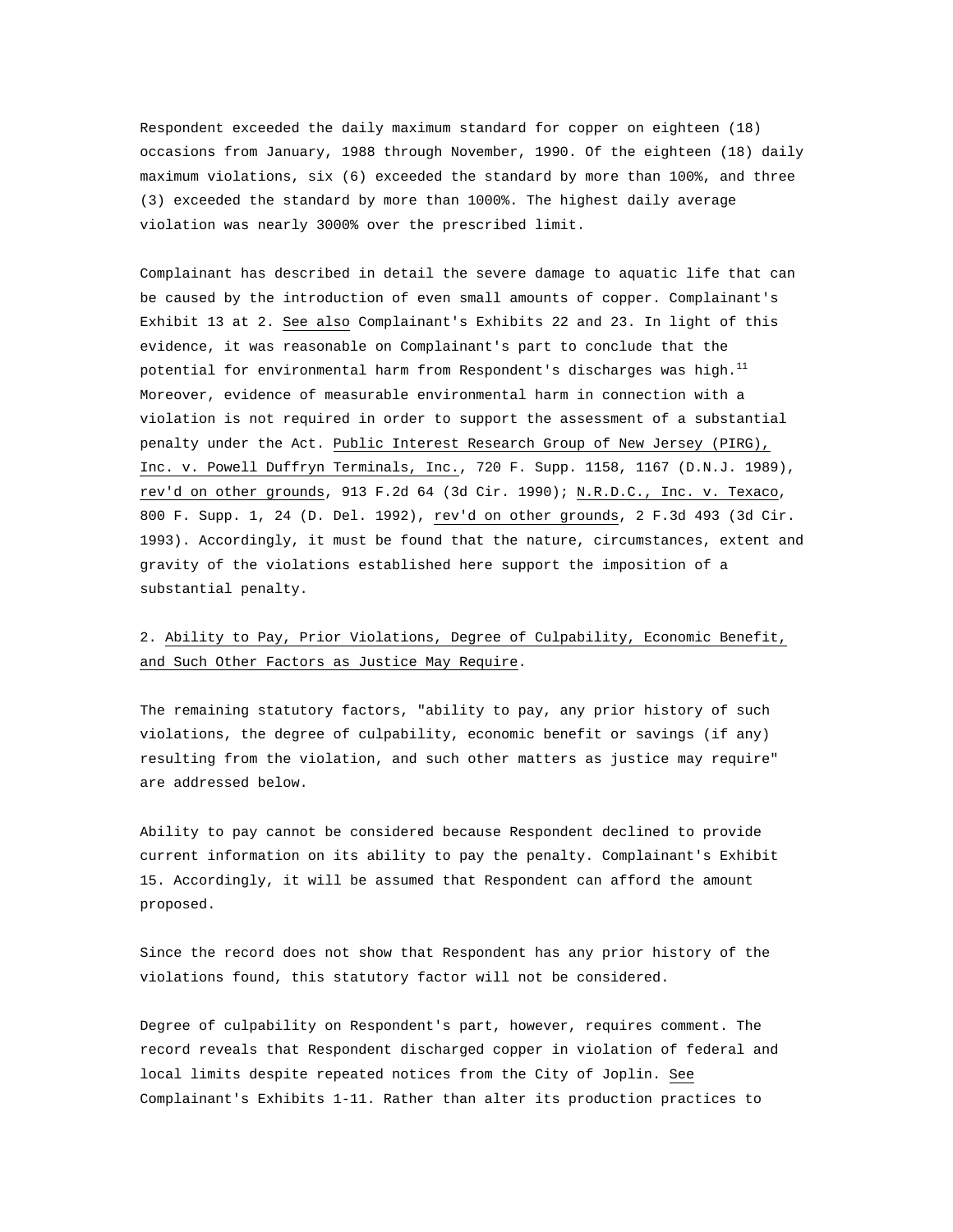eliminate the discharge problem, Respondent chose to continue to operate at a rate it must have known or suspected would result in additional violations.<sup>12</sup> The record is silent as to why Respondent's operation was allowed to continue at length in such a way as to permit additional violations, in the face of warnings. Accordingly, no reduction can be made in Complainant's penalty proposal on the ground that Respondent lacked culpability, or lacked some degree of culpability, for the violations found.

With respect to the statutory factor of "such matters as justice may require," Respondent has not given, and the record does not disclose, any reason to reduce the proposal based upon other matters which justice may require.

### 3. Deterrence.

It is noted that amounts sufficiently large to deter future violations have been held to be appropriate. Hawaii's Thousand Friends v. Honolulu, 821 F. Supp. 1368, 1394 (D. Hawaii 1993) (penalty must be high enough to ensure that the discharger cannot absorb penalty as cost of doing business); PIRG, 720 F. Supp. at 1166 (same); Atlantic States Legal Foundation v. Universal Tool, 786 F. Supp. 743, 753 (N.D. Ind. 1992) (same); Tull v. United States, 481 U.S. 412, 422 (1987) (the need for deterrence should be considered in imposing penalties under the Act).

### 4. Summary.

Accordingly, it is found that Complainant's penalty proposal of \$125,000 is supported by the record, and is reasonable and fair based upon (1) the nature, circumstances, extent, and gravity of the violations; and (2) the consideration of various statutory factors which must be taken into account where appropriate.

#### ORDER

## It is ORDERED that:

1. Respondent LaBarge, Inc. shall be, and is hereby, assessed a civil monetary penalty of \$125,000 for the violations previously found.

2. Payment shall be made within sixty (60) days of the service date of the final order herein by submitting a certified check or cashier's check payable to the Treasurer of the United States of America, to: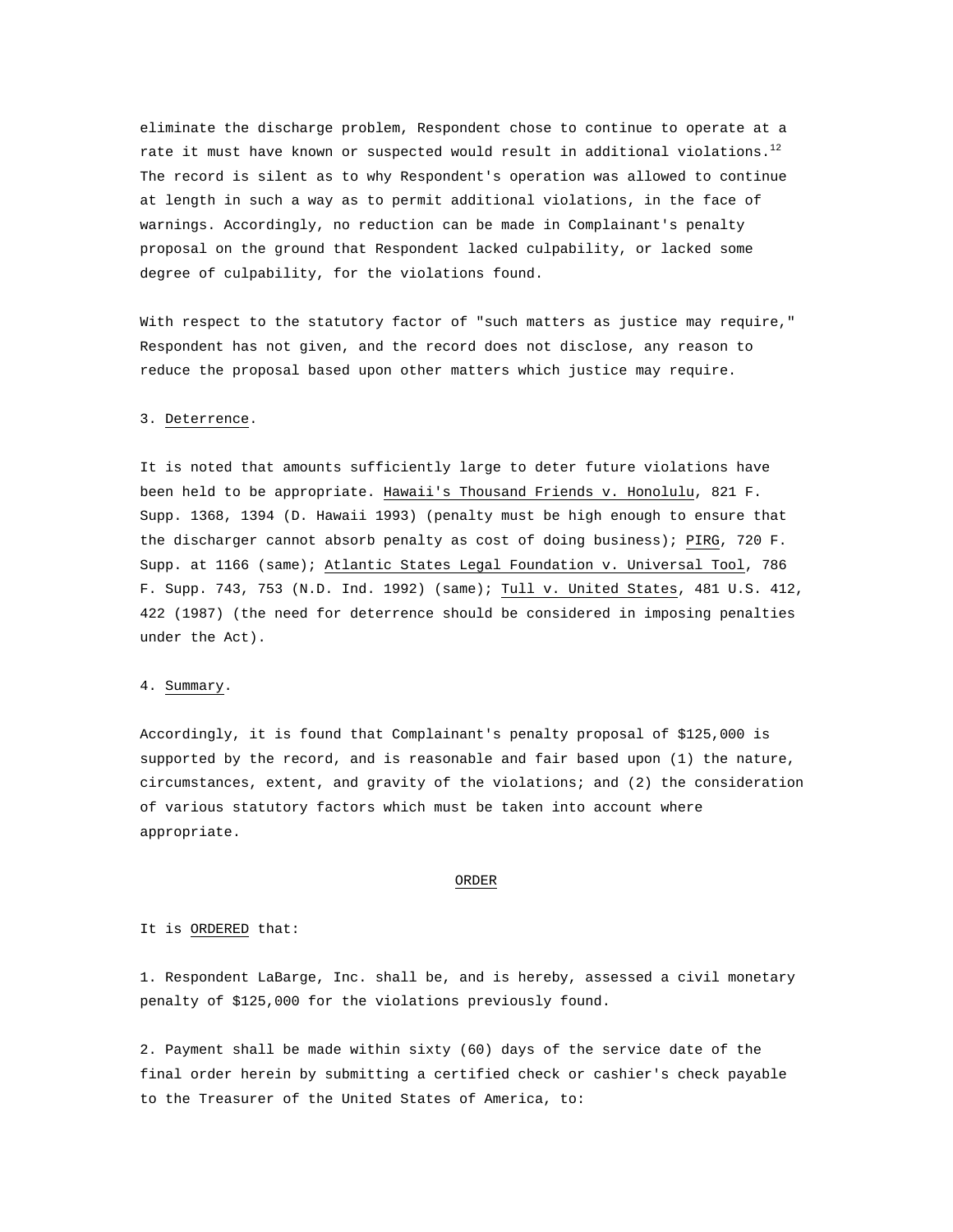Mellon Bank U. S. Environmental Protection Agency Region 7 Regional Hearing Clerk Post Office Box 360748M Pittsburgh, PA 15251<sup>13</sup>

3. Failure by Respondent to pay the penalty within the prescribed time frame after entry of the final order will result in the assessment of interest and penalty charges on the debt pursuant to 31 U.S.C. § 3717; 4 C.F.R. §102.13. <sup>14</sup>

J.F. Greene

Administrative Law Judge

Washington, D. C.

March 26, 1997

 $1$  40 C.F.R. § 22.20(b) provides that "[i]f an accelerated decision..... is issued as to all the issues and claims in the proceeding, the decision constitutes an initial decision . . . "

<sup>2</sup> **Order Granting Motion for Determination as to Liability for Violations Alleged in the Complaint,** February 5, 1996, attached hereto and made a part hereof.

 $3$  Emphasis added. Of course, the action here was brought pursuant to the authority of subsection (g), Administrative Penalties, not subsection (d).

 $4$  See text of section 309, subsection (g)(3), infra, at 5.

 $^5$  While not instantly apparent, the structure of section 309 yields to understanding upon more careful examination. Subsection (d), despite the reference in subsection (g) to "civil penalty action under subsection (d) . . . .," speaks only to what the (civil) court must take into account when imposing a civil penalty in connection with a civil action. The civil action itself is provided for in subsection (a) of section 309, 33 U.S. C. 1319 (a) .

<sup>6</sup> Subsection (a), State enforcement; compliance orders.

 $^7$  Subsection (b), Civil actions.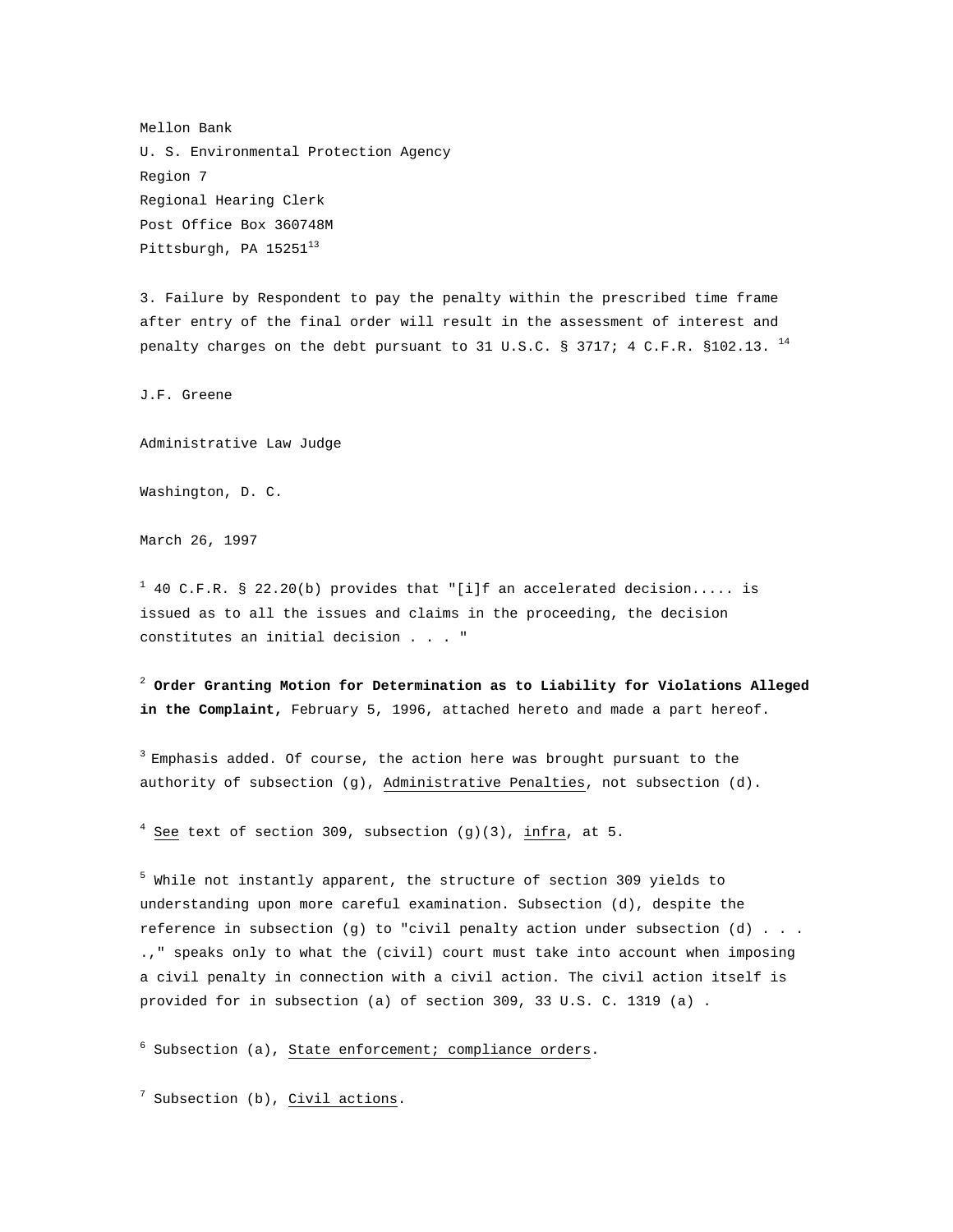$8$  Subsection (c), Criminal penalties.

 $9$  Subsection (g), Administrative penalties.

 $10$  Six affirmative defenses were raised in Respondent's Answer to the Complaint, and one was raised in response to Complainant's motion . See attached **Order Granting Motion for Determination as to Liability for Violations Alleged in the Complaint,** at 2-3, 5-6.2

 $11$  Respondent submitted as Exhibit 1 to its Response Brief several pages from Complainant's gravity calculation worksheet under what appears to be the Agency's "Clean Water Act Penalty Policy for Civil Settlement Negotiations," of February 11, 1986. Respondent maintains that Exhibit 1 proves that Complainant has acknowledged that the violations in this case constitute minimal harm. The above-referenced penalty policy, however, is used for settlement purposes; it is designed solely to provide Complainant with a compromise settlement figure. Policy at 2. Moreover, Respondent acknowledges that Exhibit 1 was provided to Respondent "pursuant to ongoing settlement negotiations." Affidavit of Ellen S. Goldman, Esq. (September 6, 1996). Consequently, Exhibit 1 should not be used as evidence of the ultimate fact here, i. e. the appropriate amount of penalty. See 40 C.F.R. §22.22(a); Fed. R. Evid. 408.

 $12$  Indeed, Respondent appears to have benefitted economically from its delayed compliance. However, the subject of economic benefit need not be reached, as the proposed penalty is justified on the basis of the nature, circumstances, extent and gravity of the violations, and the degree of culpability of Respondent.

 $13$  A letter which identifies this matter, and which includes (1) the EPA docket number and (2) Respondent's name and address, must accompany the check.

 $14$  Pursuant to Section 22.27(c) of EPA's Consolidated Rules of Practice, 40 C.F.R. § 22.27(c), this Initial Decision "shall become the final order of the Environmental Appeals Board within forty-five (45) days after service upon the parties and without further proceedings unless" it is appealed by a party to the Board or the Board elects, sua sponte, to review it. Under Section 22.30(a) of the Consolidated Rules, the parties have twenty (20) days after service upon them of this Initial Decision to appeal it. The address for filing an appeal is as follows:

Environmental Appeals Board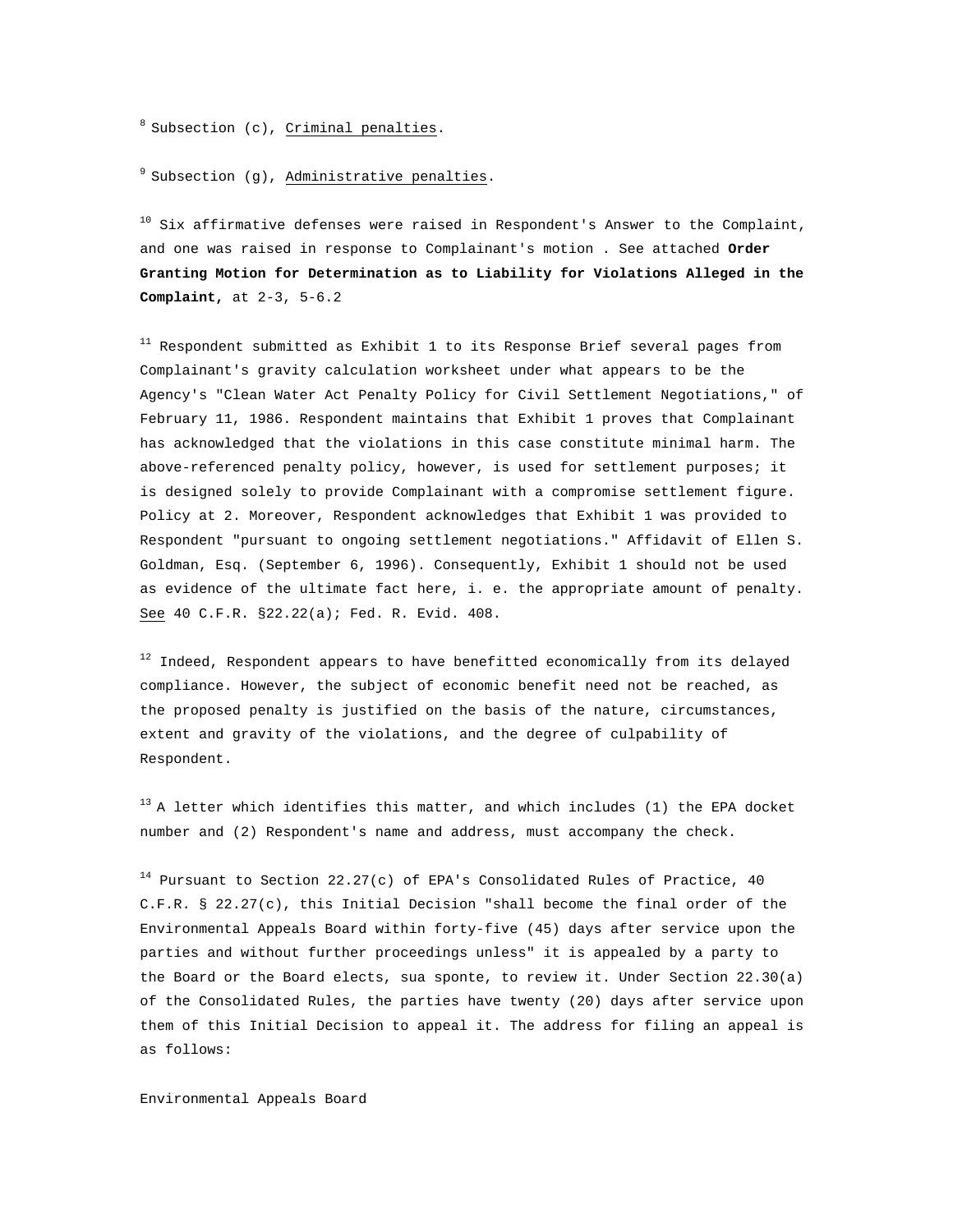U.S. EPA

Weststory Building (WSB)

607 14th Street, N.W., 5th Floor

Washington, D.C. 20005

Attachment

#### UNITED STATES ENVIRONMENTAL PROTECTION AGENCY

IN THE MATTER OF

Defendant

LaBarge, Incorporated Docket Number: CWA-VII-91-W-0078 Judge Greene

## ORDER GRANTING MOTION FOR DETERMINATION AS TO LIABILITY FOR VIOLATIONS ALLEGED IN THE COMPLAINT

This matter arises under Sections 30 (a) , 307(d) , and 309(g) of the Clean Water Act, 33 U. S.C*.* §§ 1311(a) , 1317(d) , and 1319(g) , ("the Act").

The complaint herein alleges that Respondent LaBarge, Incorporated, which owns and operates an electronic cable and harness manufacturing facility in Joplin, Missouri, violated Sections 301(a) and 307(d) of the Clean Water Act, 33 U.S.C. §§ 1311(a) and 1317(d) by the discharge of waste water which contained copper in excess of both federal and local limits to the city-owned Lone Elm and Turkey Creek treatment facility, from which it would enter Turkey Creek, a navigable water of the United States as defined by Section 502(7) of the Act, 33 U.S.C. § 1362(7). The dates of the alleged violations and the amount of copper alleged to have been found in the samples for those dates are set forth in the complaint, where they are juxtaposed with the federal standard  $^1$  and the local copper waste-water limits.  $2$ 

In its answer to the complaint, Respondent did not deny any of the allegations of violations. Neither did it dispute the accuracy of the monitoring reports regarding the amounts of copper detected in the samples taken ("sample values"). Instead, Respondent's responses to the charging paragraphs<sup>3</sup> were that "The statements in this paragraph are conclusions of law and require no answer."<sup>4,5</sup> In addition, six affirmative defenses were interposed in the answer.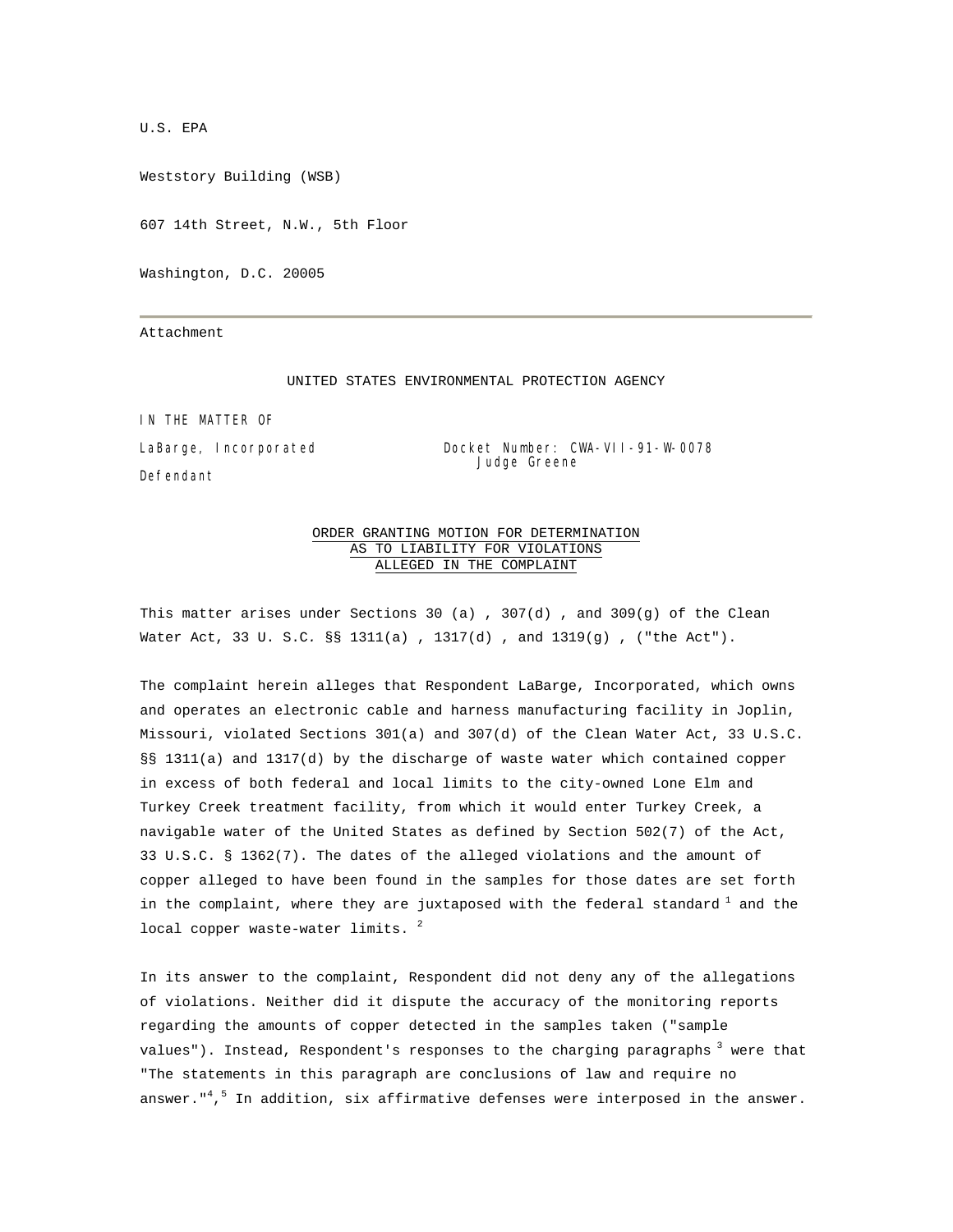Three of these defenses assert that, for various reasons, the federal government is without authority to proceed in this matter. A fourth states that such action should "be held in abeyance pending the exercise of the City's authority." <sup>6</sup> The others assert "laches, waiver, estoppel, and all other legal and equitable defenses not secifically set forth above."

Complainant moved for summary judgment.  $7$  In its response to the motion, Respondent denied -- without more -- for the first time that the alleged violations had occurred. And still, the sample values of copper were not disputed. However, the response did raise another affirmative defense to the effect that as a federal defense contractor engaged in the production of harness for missles, Respondent cannot be held liable for any waste water copper violations that occurred in connection with harness-for-missles production.

#### Summary Judgment.

It is well settled in every federal judicial circuit that neither mere pleadings, nor mere conclusionary assertions, are sufficient to defeat a motion for summary judgment. See, for instance, *First National Bank of Arizona v. Cities Service Co., Inc.,* 391 U.S. 253, 289 (1968). The "evidence manifesting the dispute must be 'substantial,"' and must go "beyond the allegations of the complaint." *Fireman's Mut. Ins. Co. v. Aponaug Mfg. Co.,* 149 F. 2d 359, 362 (Sth Cir. 1945) ; *Beal V*. *Lindsay,* 468 F. 2d 287, 291 (2d Cir. 1972) ; *Securities and Exchange Commission v. Research Automation Corp.,* 585 F. 2d 31, 33 (2d Cir. 1978). In responding to such a motion, a party may not rest upon mere allegations or denials. The responding party must set forth specific facts to show the existence of a genuine issue for trial. No such showing has been made. Indeed, Respondent did not even dispute the government's findings until called upon to respond to a motion for judgment. When it did (barely) raise this issue, Respondent put forward not a single fact, by affidavit or otherwise, upon which a finding could reasonably be made that a material factual issue remains to be determined. While Respondent is correct in pointing out that the record must be examined in the light most favorable to the defendant, F. R. Civ. Proc. 56, 28 U. S. C. A., such examination occurs only after the opposing party has responded to the motion with something more than denials. This process cannot be used to convert mere denials into something more. Accordingly, it is held that nothing shown here even begins to counter the government's well supported motion.

#### Affirmative Defenses.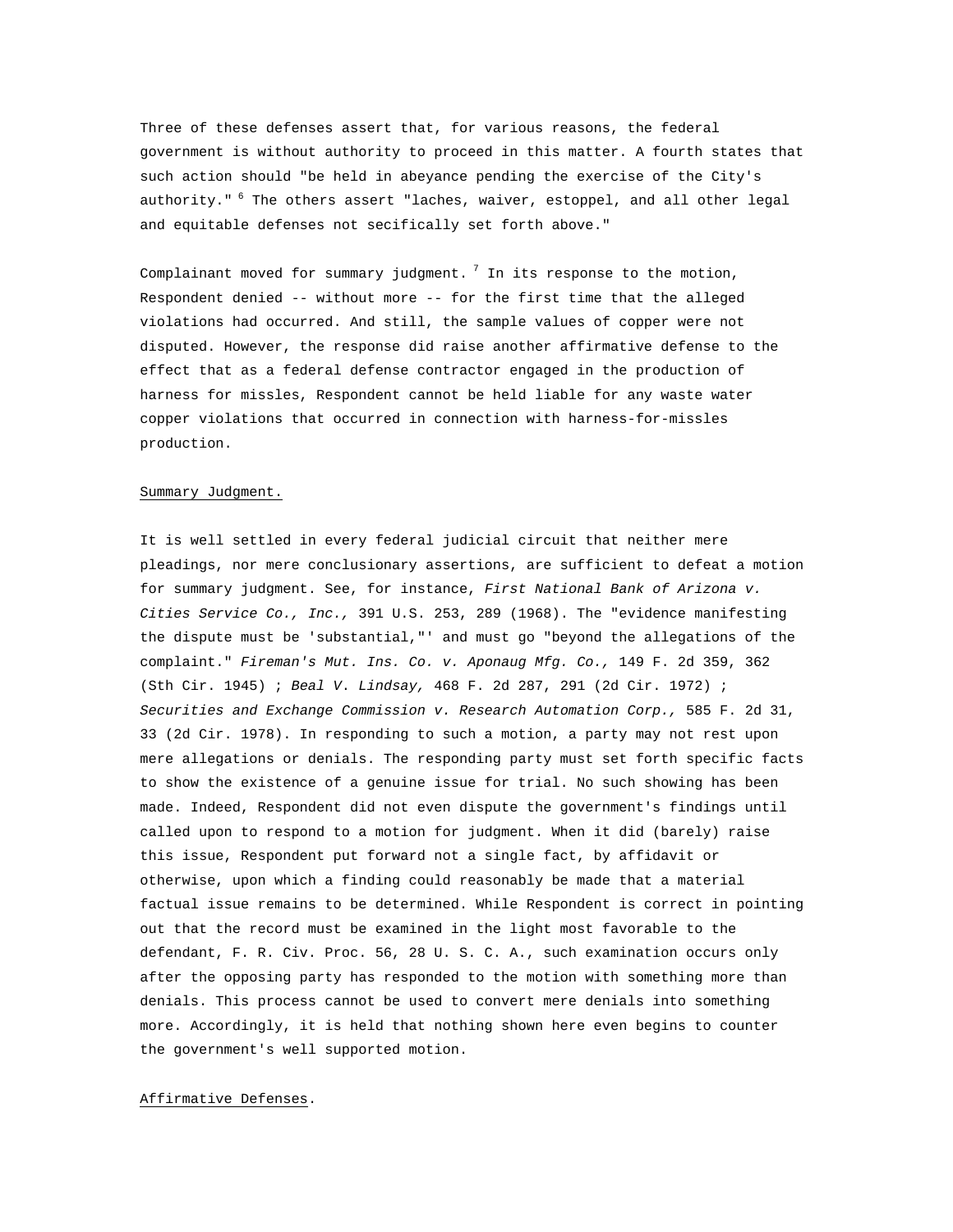The rules of procedure specify that Respondent must identify in its Answer to the complaint "circumstances or arguments which are alleged to constitute grounds of defense," and "facts which [are to be placed] at issue. . . .  $"$ Here, Respondent raised an affirmative defense, by way of a mere assertion, in its response to the summary judgment motion, rather than in the answer. Although Complainant urges that this defense should not be considered, it is determined that the arguments upon which Complainant relies to defeat the "government contractor" defense are persuasive. <sup>9</sup> These arguments are hereby adopted.

With respect to the affirmative defenses raised, the general rule is that defendant has the burden of supporting any such defenses with a showing sufficient to survive summary determination.  $10$  Here, as Complainant points out in its motion for partial summary judgment and in its Motion to Strike Affirmative Defenses, Respondent has failed to support any of the defenses with anything more than bare assertions. For the reasons stated in those motions, it is held that none of the affirmative defenses are sufficient to defeat the motion at hand.

### FINDINGS OF FACT AND CONCLUSIONS OF LAW

1. Respondent is a Delaware corporation doing business in St. Louis, Missouri, and a "person," within the meaning of Section 502(5) of the Act, 33 U. S. C. S 1362(5). Respondent owns and operates an electronic cable and harness manufacturing facility at 1505 Maiden Lane, Joplin, Missouri, which is'a point source within the meaning of Section 502(14) of the Act, and discharges pollutants as defined in Section 502(12) of the Act to the Lone Elm and Turkey Creek wastewater treatment facilities, owned and operated by the City of Joplin, Missouri, and thence to Turkey Creek, a navigable water of the United States as defined by Section 502(7) of the Act. Respondent is therefore subject to the requirements of the Act.

2. No material factual issue remains to be determined. No affirmative defense raised here constitutes a defense to the violations charged. Complainant is entitled to judgment as a matter of law as to the issue of liability for the violations charged. Accordingly, only the issue of the amount of penalty to be assessed for such violations remains to be determined.

3. Defendant violated Sections 301(a) and 307(d) of the Act, 33 U. S. C. §§ 1311(a) and 1317(d), by the discharge of copper in excess of local limits thereon and in excess of the federal categorical pretreatment standards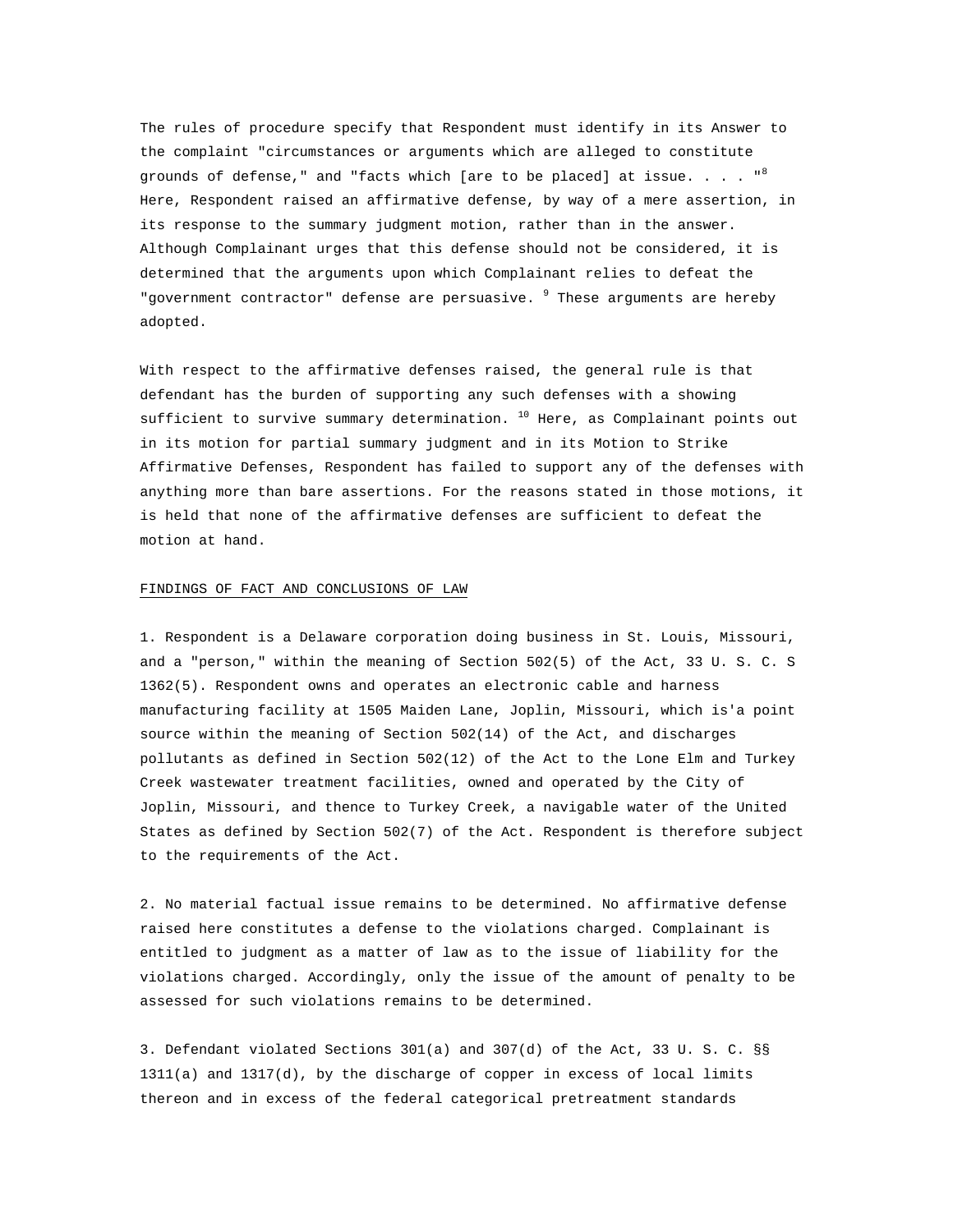therefor, on the dates, or for the periods, and to the extent indicated in paragraph II. H. of the Complaint.

#### ORDER

It is ORDERED that Complainant's motion for summary judgment shall be, and it is hereby, granted as to Respondent's liability for the violations stated in the complaint.

And it is *FURTHER ORDERED* that the parties shall confer for the purpose of attempting to settle the issue of the amount of penalty to be assessed for the violations found, and shall report upon the status of their settlement effort during the week ending March 15, 1996. It shall be the responsibility of counsel for Complainant to initiate the settlement process.

J. F. Greene

Administrative Law Judge

February 5, 1996

Washington, D. C.

<sup>1</sup> See 40 C.F.R. §§ 413.80, 413.81, 413.84 (a), (c), (g), and (h).

 $^{2}$  Page 3 of the complaint, paragraph 2, "Copper Violations".

 $3$  Paragraph II.I at page 4 of the complaint, states as follows:

On the basis of the above Findings, Respondent has violated the provisions of Sections 301(a) and 307(d) of the Act..... by discharging copper in excess of its local limits and the categorical pretreatment standards on the dates, or for the periods, and to the extent indicated in Paragraph II.H, above.

Paragraph II.H of the complaint states that

The sampling and analysis results submitted . . . show that Respondent has discharged copper in excess of the copper limitations of its industrial discharge permits..... on numerous occasions since at least January, 1988.

4 Answer to the complaint, paragraphs II.H and II.I, at 3.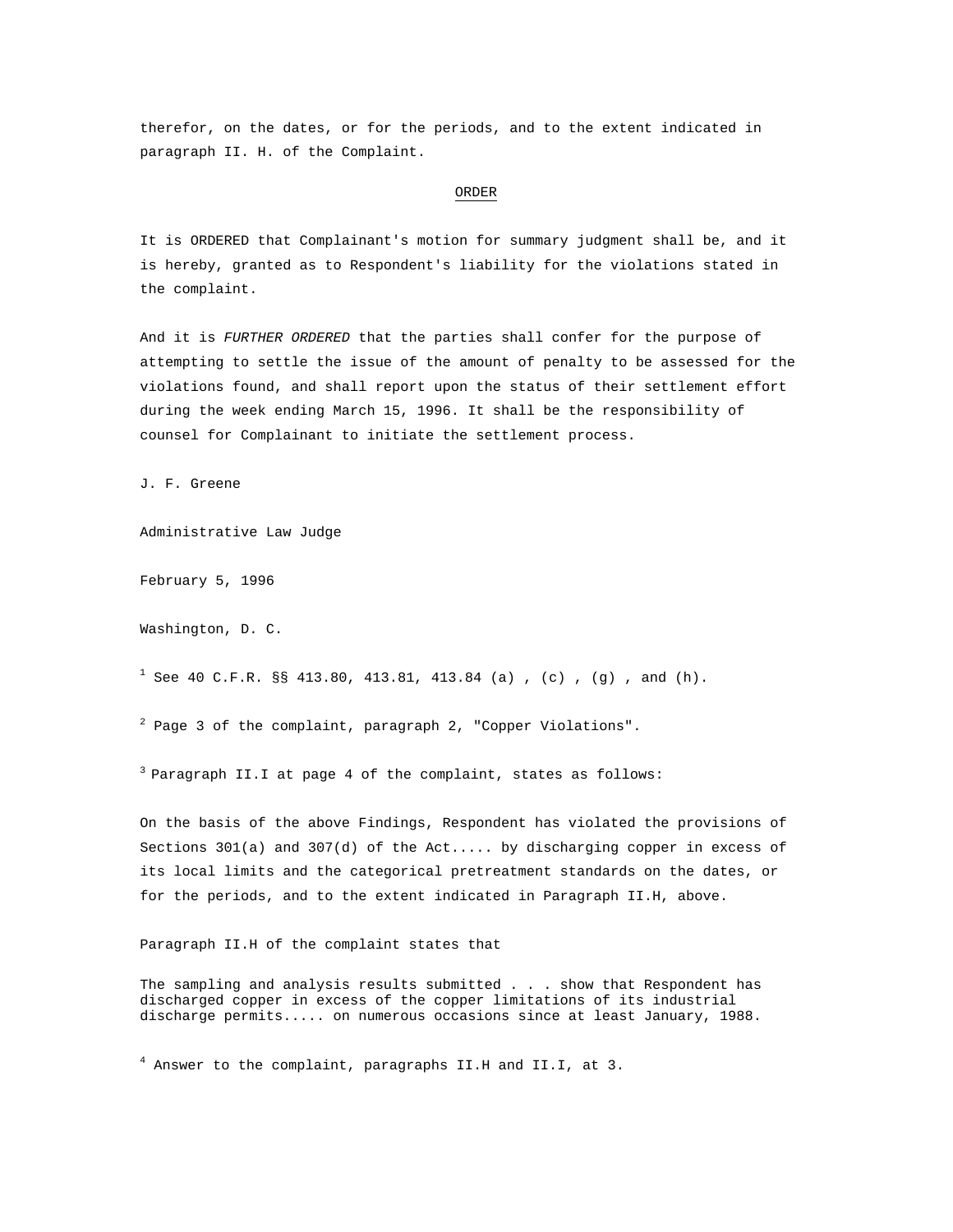<sup>5</sup> Plaintiff urges that since defendant did not admit, deny, explain, or state that it is without knowledge, as to the factual allegations contained in the complaint with regard to which respondent has any knowledge, the charges have been admitted by defendant.

See 40 C. F.R. § 22.15(b) , which provides that "The answer shall clearly and directly admit, deny, or explain each of the factual allegations contained in the complaint with regard to which respondent has any knowledge. Where respondent has no knowledge of a particular factual allegation and so states, the allegation is deemed denied. The answer shall also state (1) the circumstances or arguments which are alleged to constitute the grounds of defense, (2) the facts which respondent intends to place at issue . . . . "

6

#### **Paragraph IV, Affirmative Defenses, at 3-4 of the Answer.**

**7 The motion will be treated as a motion for partial judgment, since it goes only to liability for the violations charged.** 

**8 40 C.F.R. § 22.15(b)** 

**9 Complainant's Reply to Respondent's Response to Complainant's Motion for Accelerated Decision, at 2-5.** 

**10 See** *In the Matter of Standard Scrap Metal Company,* **Appeal.No. 87-4, August 6, 1990.** 

#### **CERTIFICATE OF SERVICE**

**I hereby certify that the original of this ORDER was sent to the Regional Hearing Clerk and copies were sent to the counsel for the complainant and counsel for the respondent on February 5, 1996.** 

**Shirley Smith** 

**Legal Staff Assistant** 

**for Judge J. F***.* **Greene**